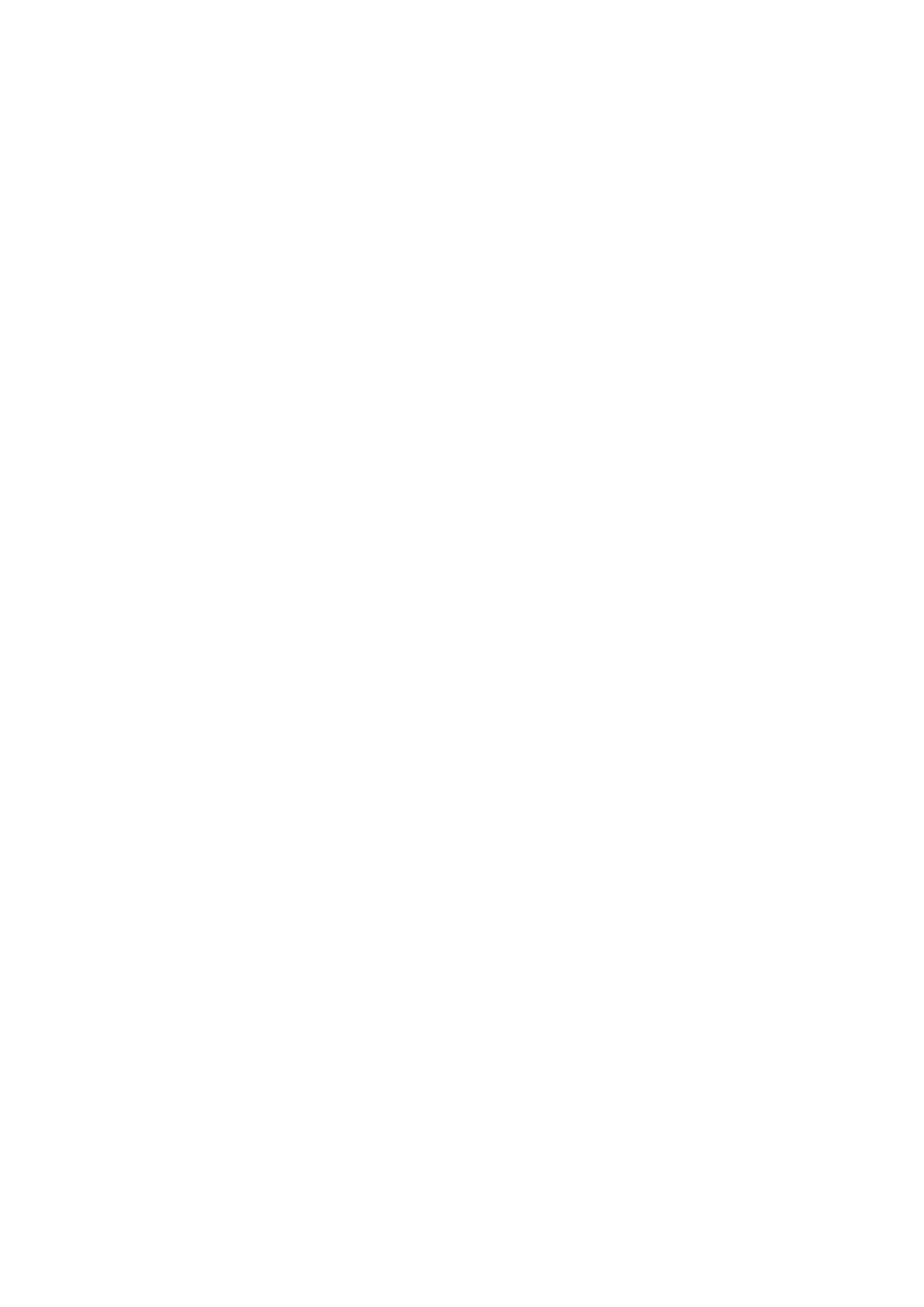# **1 Purpose**

1.1 The Investment Board agreed on 26 March 2018 to receive a monthly report on the status of the Investment Programme to help set the context for any investment decisions being made by the Board. This report fulfils that requirement.

# **2 Background**

- 2.1 The Investment Board was established by the WMCA Board as a key element of the approvals process across the Investment Programme.
- 2.2 The Investment Board considered and endorsed an enhanced Terms of Reference at its meeting on 20th April 2020. This set out an enhanced role supporting decision-making, greater post approval controls, performance management and effective delivery of monitoring & evaluation requirements.
- 2.3 The enhanced Terms of Reference included the following:
	- To oversee and monitor all investments made through the Investment Programme.
	- To add conditions to any funding decision that falls within its delegated authority. Minimum conditions should specify the availability period, conditions to drawdown of funds, conditions for withdrawal of support and terms of clawback, start date and completion date for the project or programme.
	- Where oversight of monitoring and evaluation applies to the Investment Board, to consider whether a formal review of project or programme is required, and to consider this review itself or instruct the Investment Panel to do so on its behalf.
- 2.4 The WMCA Board considered and approved the enhancements to the role and Terms of Reference of the Investment Board on 24th July 2020.

# **3 Investment Programme Assurance Summary**

- 3.1 An analysis of the overall Regional Investment Programme expenditure, (funded by both grants administered by WMCA from the "WMCA Investment Programme", and match funding sources), is provided at **Appendix 1**.
- 3.2 Approved grant funding awarded and administered by the WMCA to programmes within the Regional Investment Programme totals £858.5 million as at 28th February 2022 (£858.5 million as at 31st January 2022).
- 3.3 These commitment values above exclude the provisional 'ear-marked' allocations agreed by WMCA Board in March 2021. Commitments for some of these ear-marked items will be confirmed via the approval of further reports to WMCA Board.
- 3.4 WMCA Investment Programme funding actually drawn / incurred by projects against these funding commitments as at 31st January 2022 totals £406.0 million.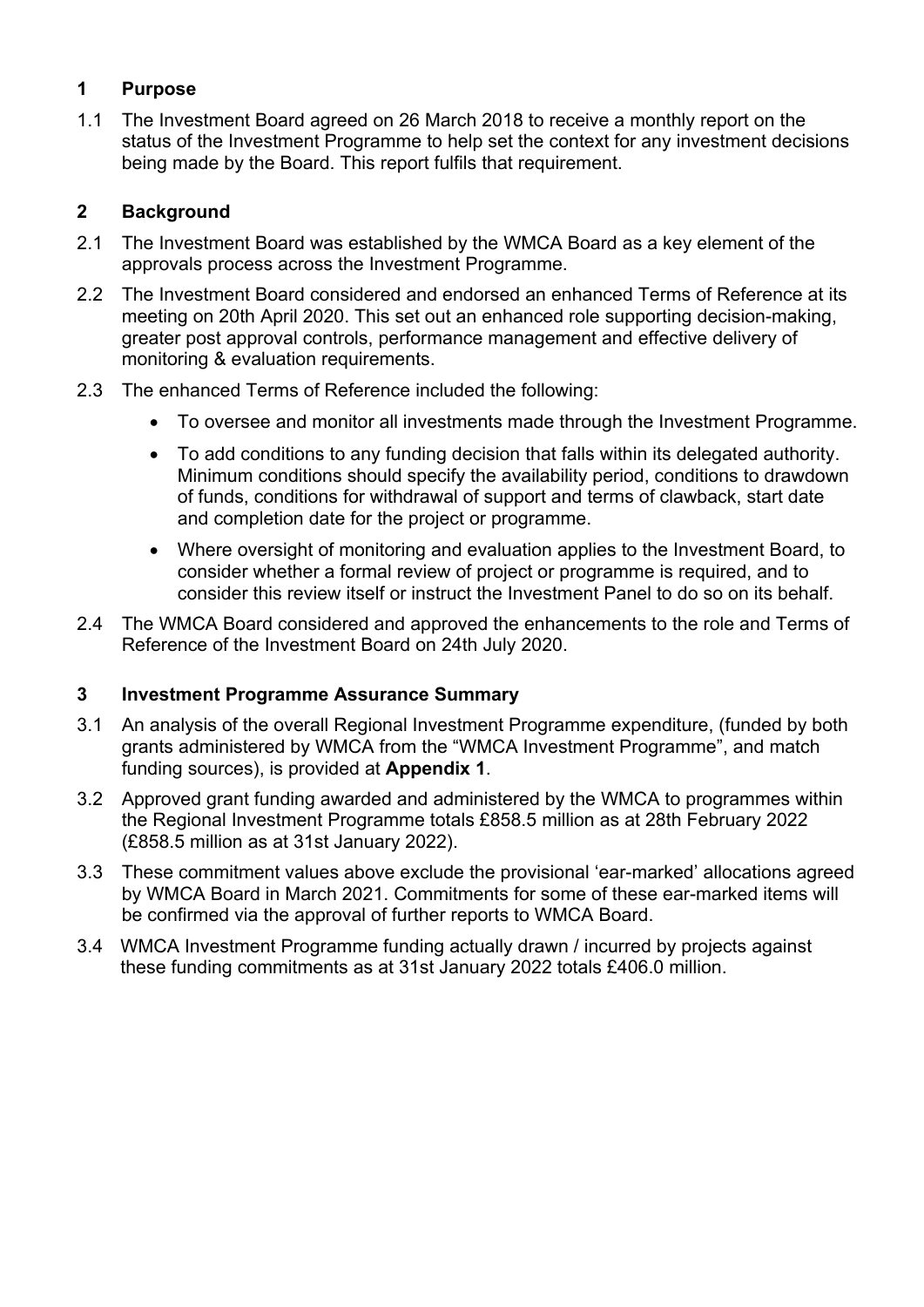- 3.5 Since the last report, a change request to amend milestone dates for the Sutton Coldfield Gateway project within the Rail programme has been approved by Directors of WMCA under delegated authority. There is no change to the quantum of WMCA Investment Programme funding awarded for the project.
- 3.6 No other business case submissions have been approved since the previous WMCA Investment Board meeting on 14th February, 2022.
- 3.7 **Appendix 3** details the commitments made against the WMCA Investment Programme, summarised by programme, to the end of February 2022. The WMCA Investment Programme dashboard at **Appendix 4** discloses the sums committed against individual projects.

# **4 Investment Programme and Supplementary Funding**

- 4.1 At the WMCA Board meeting on 19th March 2021, WMCA Board approved an increase to the current WMCA Investment Programme affordable limit of £70 million, from £801 million to £871 million.
- 4.2 This is presently the limit whilst arrangements to secure additional funding into WMCA are developed and delivered.
- 4.3 Programmes which contain projects presently outside the current affordable limit include:
	- Coventry UK Central Plus;
	- Employment, Education and Skills;
	- Innovation Programme;
	- Land Reclamation and Remediation:
	- Sprint Programme;
	- Rail Programme;
	- UK Central HS2 Interchange; and
	- UK Central Infrastructure Package.
- 4.4 Previous reports to this Board have detailed that in July 2021, the Department for Transport issued guidance in respect of £5.7 billion (nationally) of new money to be made available for transport schemes through the new City Region Sustainable Transport Settlement ("CRSTS").
- 4.5 It has been confirmed in the Autumn 2021 Budget by Central Government that the West Midlands indicative allocation is £1.05 billion over five years from 2022 to 2026.
- 4.6 The region's CRSTS programme-level business case (totalling £1.05 billion) was approved at WMCA Board on 14th January 2022. The final programme approval by Government remains out-standing and a report to WMCA Board (18th March 2022) outlined the current status; providing authority for the Section 151 Officer to accept the grant offer subject to the programme remaining in line with the Board approved version and the terms and conditions being deemed acceptable to WMCA following adequate consultation with the WM Finance Director group.
- 4.7 The CRSTS WMCA Board report on 18th March 2022 also presented a revision to the role and remit of Investment Board to allow this Board to make decisions on investments under CRSTS between £5.0 million and £20.0 million, to bring this in line with the arrangements under the Investment Programme. As with the Investment Programme, it is the intention that the decisions made by this Board will benefit from the full Appraisal and Assurance process of the WMCA under the Single Assurance Framework, including a review of Business Cases and recommendations of the Investment Panel.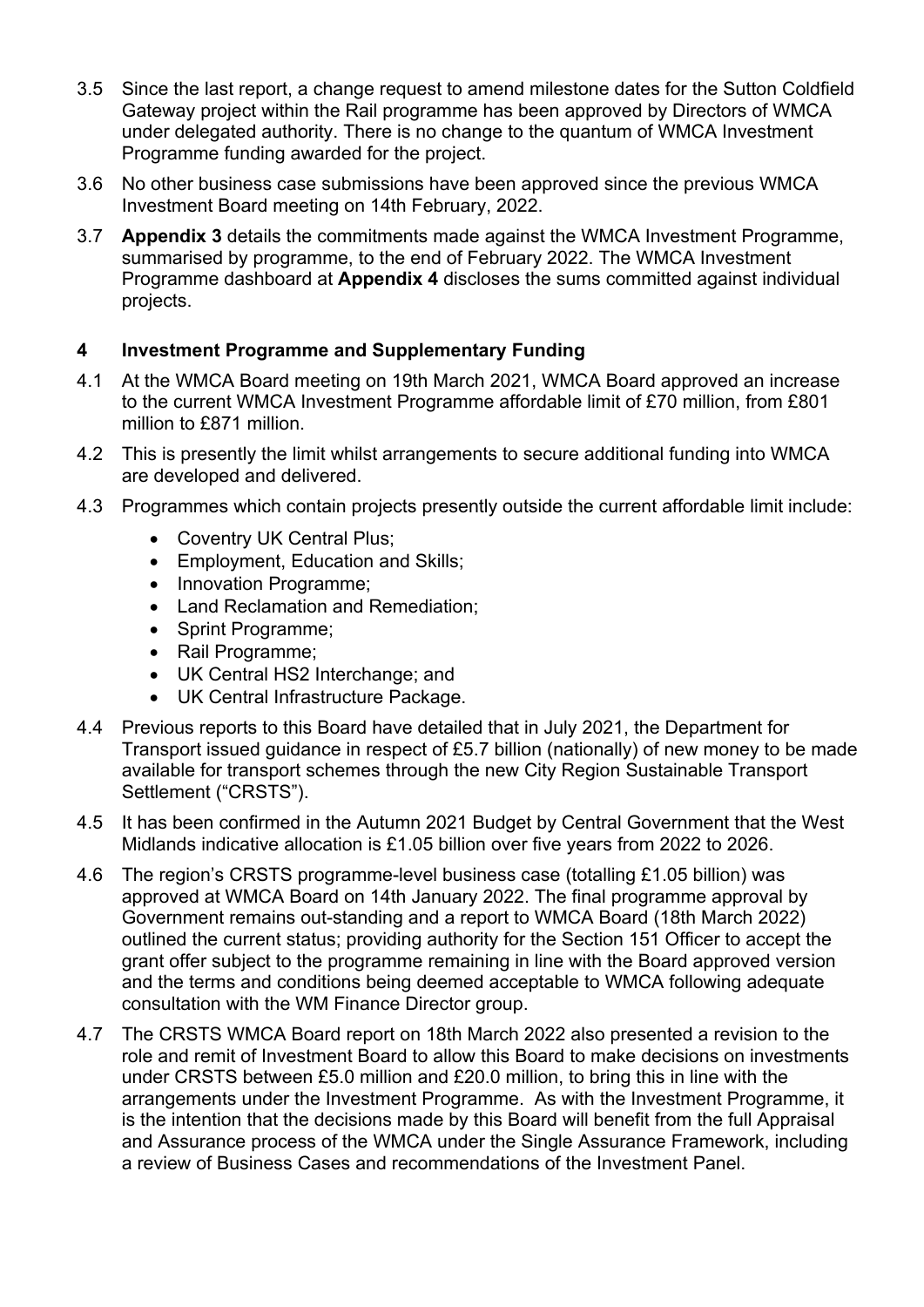- 4.8 It is not intended that CRSTS forms an extension to the Investment Programme, and it will operate separately. The information regarding CRSTS is provided for information only, and is relevant to the paper given the potential scope to address some of the WMCA Investment Programme shortfall through use of this new fund.
- 4.9 Additionally, following the recent Levelling Up White Paper published by Government, WMCA intend to review any such options within the proposals which may allow for those schemes beyond the affordable limit to be taken forward.

# **5 Investment Programme Delivery and Expenditure**

- 5.1 The Regional Investment Programme expenditure and underpinning funding summaries are provided at **Appendices 1** and **2** respectively.
- 5.2 The amounts shown are the gross delivery totals, inclusive of expenditure funded by grants from the WMCA Investment Programme and match funding sources.
- 5.3 In respect of the full project costs to completion, the financial summary has been adjusted to reflect the revised budget based on the 2021/22 programme baseline. It should be noted that the impact of COVID-19 on projects within the Regional Investment Programme is continuously being assessed by the accountable bodies, with each respective delivery organisation being required to manage the schemes within the funding available to them.
- 5.4 The forecast spend for 2021/22 takes into account the re-profiling of expenditure in response to COVID-19, which is not considered to have an impact on the overall delivery of the projects.
- 5.5 Commentary concerning specific programme-level variances is provided at **Appendix 1**.
- 5.6 The WMCA Investment Programme dashboard at **Appendix 4** provides a detailed summary by project of projection completion dates and business case stage.

# **6 Investment Programme Dashboard**

- 6.1 The Investment Programme Dashboard is attached separately (**Appendix 4**).
- 6.2 The dashboard identifies whether project starts, and completions are as forecast when compared with the original business case, or funding documentation where this supersedes the business case.
- 6.3 There are 80 projects that have passed the Assurance Process and have received a financial commitment (noting that several projects have identified distinct sub-projects within the approval). Those projects with a RED status are brought to the attention of Investment Board.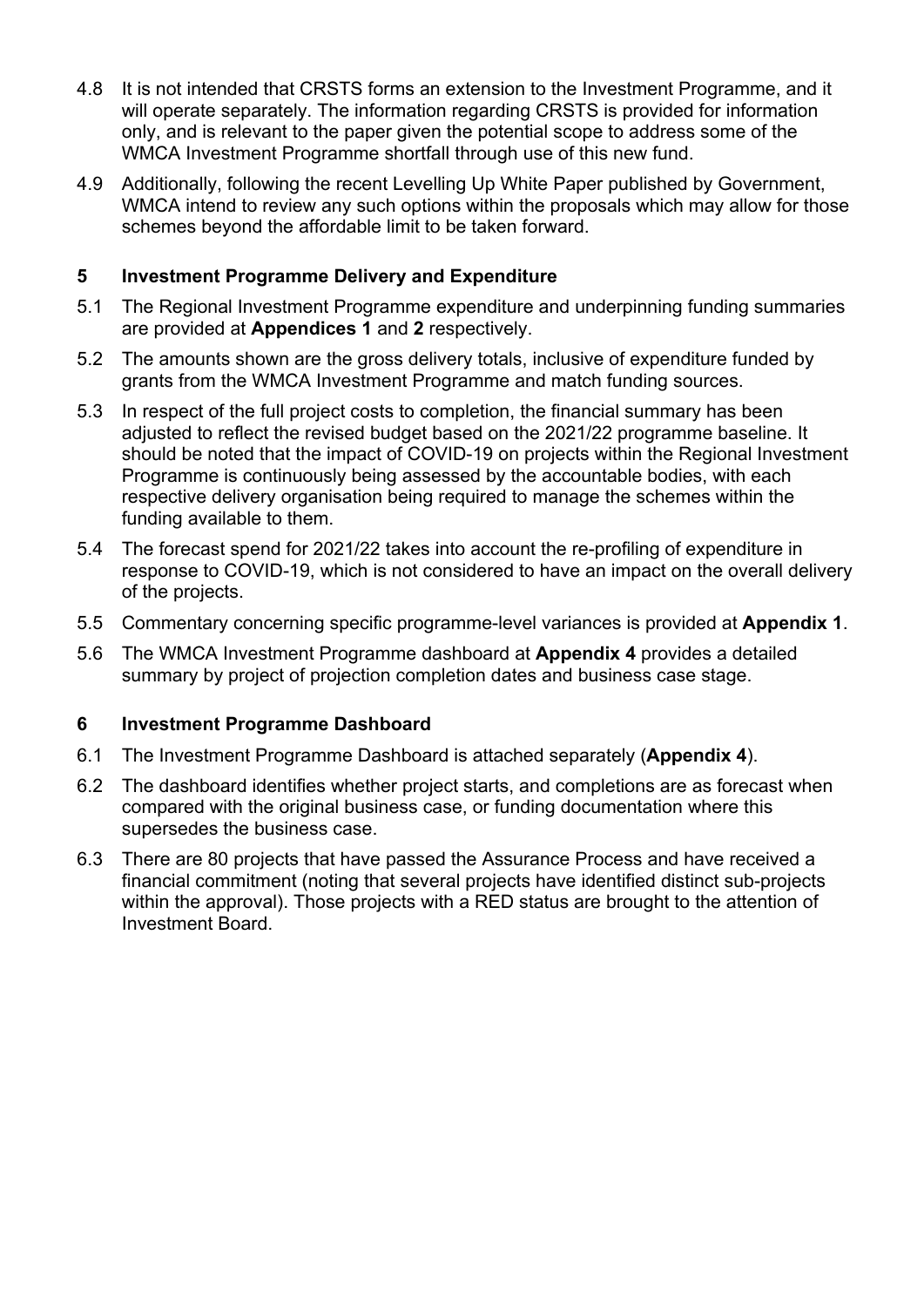- 6.4 Thirteen schemes have a RED status for completion dates, with the Assurance and Appraisal team working with Sponsors to bring forward requests to extend dates to the relevant approval body.
	- There are three schemes within the UKC HS2 Interchange programme which are listed as RED status:
		- HS2 Parallel Designs Expired July 2019. Strategic Hub have received a first draft of a Change Request to extend the completion date to December 2025. Continuing drawdowns in the interim.
		- NEC Longabout Change Request received in February 2022 requesting an extended completion date.
		- Strategy: Utilities, Land Value, Car Parking.
	- Coventry City Centre South Update received at September Board. The expiry was originally set as September 2024 and a change request expected in due course. A planning application for the redesigned scheme was submitted and it is now approved. The Developer is marketing to attract a Funder or Development Partner. A Change Request is expected imminently as the route to delivery and costs based upon the new masterplan, becomes clear and this will deal with any necessary variations. WMCA and CCC have been in regular dialogue with the Developer since the first formal meeting to discuss the project on 19th November, to receive an update on progress appointing a joint Development Partner. Three parties are shortlisted, and a further presentation will be arranged with greater detail regarding their proposed delivery model.
	- Very Light Rail Change Request in progress to request a small extension to the funding completion date.
	- UKC Infrastructure there are eight schemes which are listed as RED status. The Project Sponsor has submitted a change request to WMCA, requesting an extension of time. Change requests approved for 'Solihull Town Centre – Development and Investment' and 'Accelerated Housing Delivery – Utilising Solihull Assets', which now includes a Strategic Outline Case for 'Playing Pitches Strategy' as a deliverable. The project sponsor has indicated the schemes are facing variances due to COVID-19. No increase to financial commitment anticipated.
		- Birmingham Business Park Southern Access
		- Solihull Town Centre Public Realm Improvement scheme
		- Chelmsley Wood Town Centre
		- Walking, Cycling & Green Infrastructure Investment Programme
		- Solihull Station Integrated Transport Hub
		- UKC Hub Access and Transport Modelling Programme
		- UK Central Infrastructure Local Strategic Network Resilience: Connectivity and Enhancements Programme
		- Smarter Resilient Assets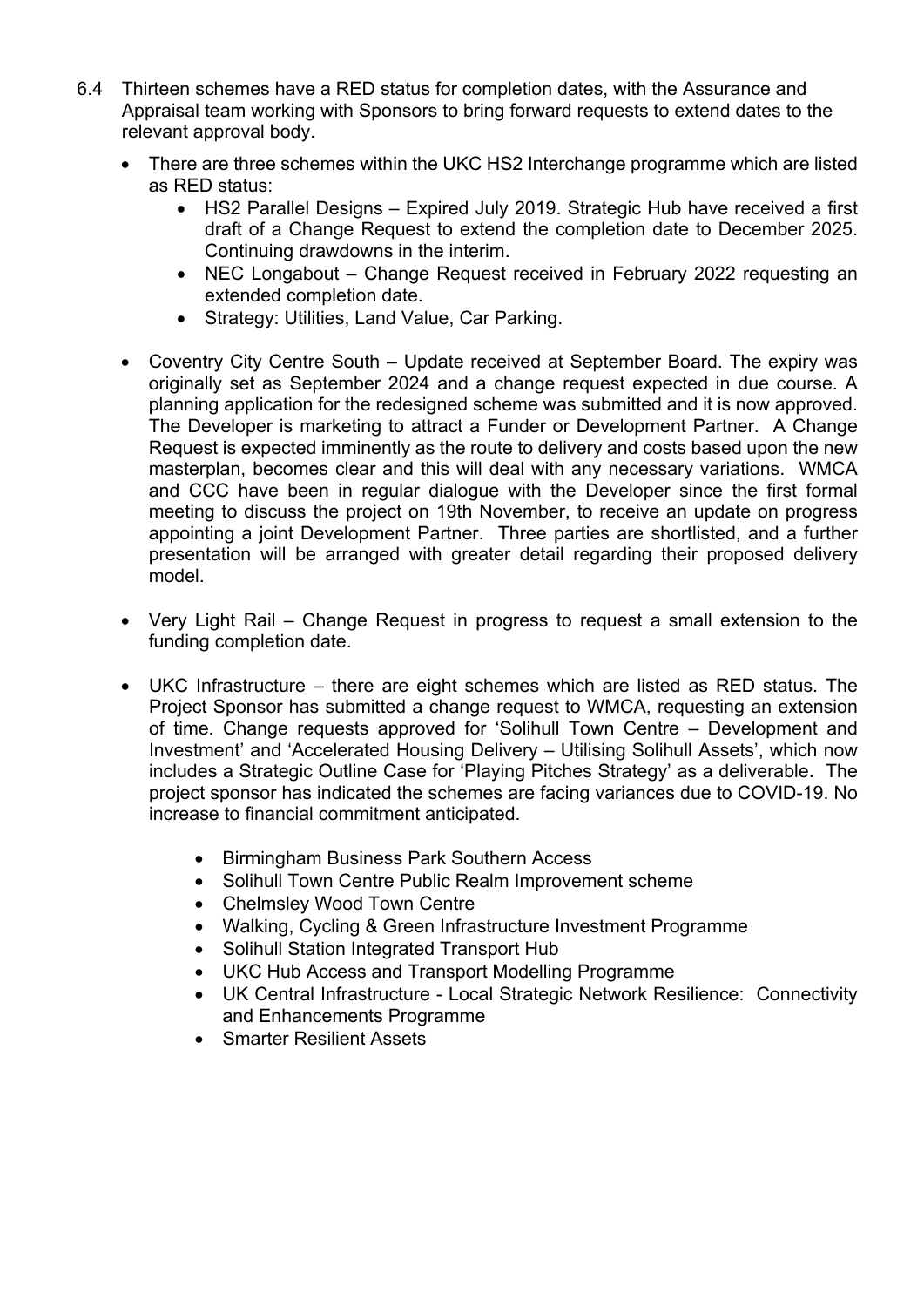## **7 Financial Implications**

7.1 There are no direct financial implications as a result of the recommendations within this report.

# **8 Legal Implications**

8.1 There are no legal implications as a result of the recommendations within this report.

# **9 Equalities Implications**

9.1 There are no equalities implications as a result of the recommendations within this report.

# **10 Inclusive Growth Implications**

10.1 There are no inclusive growth implications as a result of the recommendations within this report.

# **11 Geographical Area of Report's Implications**

11.1 There are no geographical implications as a result of the recommendations within this report. The Regional Investment Programme comprises an array of programmes throughout each of the seven West Midlands constituent member areas. These programmes also have implications for some non-constituent areas and the wider local area beyond the constituent member regions.

# **12 Other Implications**

12.1 Not applicable.

# **13 Schedule of Background Papers**

**Appendix 1**: Total Regional Investment Programme Expenditure (as at 31st January 2022)

*This appendix discloses the total expenditure for programmes included within the Regional Investment Programme, including expenditure funded by grants from the WMCA Investment Programme and match funding sources.*

**Appendix 2**: Total Regional Investment Programme Funding Summary (as at 31st January 2022)

*This appendix summarises the expected funding underpinning the total expenditure forecast outturn shown at Appendix 1.*

**Appendix 3**: WMCA Investment Programme Commitments (as at 28th February 2022)

*This appendix summarises the total grant funding approved to date to be provided by WMCA from the WMCA Investment Programme, summarised by programme.*

**Appendix 4**: WMCA Investment Programme Dashboard Report (as at 28th February 2022)

*See separate attachment. This appendix summarises the WMCA grant funding commitments by project, as well as business case stage and expected project completion dates.*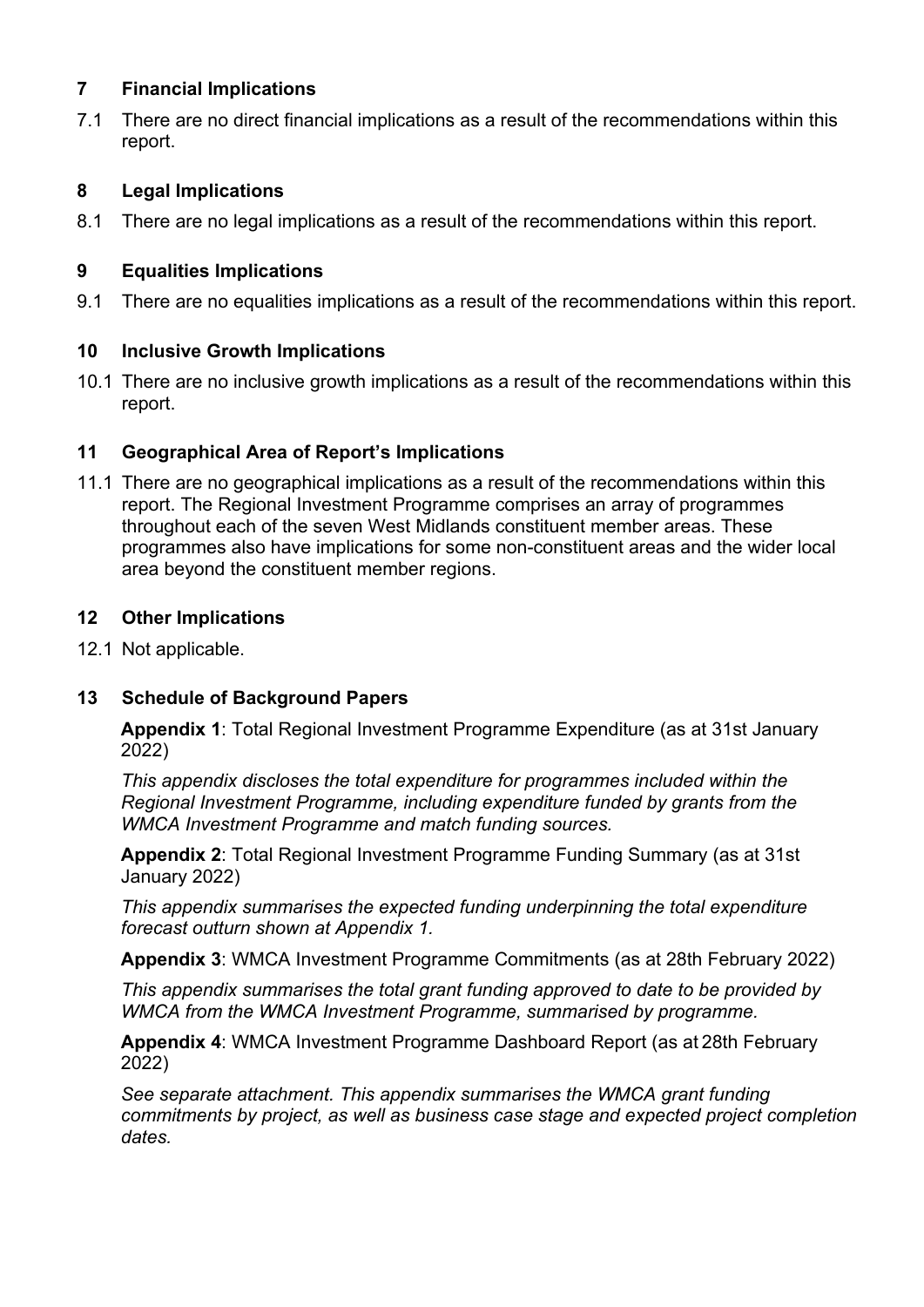APPENDIX 1: Total Regional Investment Programme Expenditure (as at 31st January 2022)

| <b>BUDGET</b><br><b>VARIANCE</b><br><b>FORECAST</b><br><b>OUTTURN</b><br>£000<br>£000<br>£000<br>7,637<br>73,859<br>66,222<br>14,627<br>66,844<br>52,217<br>16,934<br>41,158<br>24,224<br>121,917<br>56,171<br>178,088<br>11,839<br>49,908<br>61,747<br>19,391<br>9,969<br>9,421 | 2021 / 2022 FULL YEAR |         |         |  |  |  |  |  |  |  |  |  |  |
|----------------------------------------------------------------------------------------------------------------------------------------------------------------------------------------------------------------------------------------------------------------------------------|-----------------------|---------|---------|--|--|--|--|--|--|--|--|--|--|
|                                                                                                                                                                                                                                                                                  |                       |         |         |  |  |  |  |  |  |  |  |  |  |
|                                                                                                                                                                                                                                                                                  |                       |         |         |  |  |  |  |  |  |  |  |  |  |
|                                                                                                                                                                                                                                                                                  |                       |         |         |  |  |  |  |  |  |  |  |  |  |
|                                                                                                                                                                                                                                                                                  |                       |         |         |  |  |  |  |  |  |  |  |  |  |
|                                                                                                                                                                                                                                                                                  |                       |         |         |  |  |  |  |  |  |  |  |  |  |
|                                                                                                                                                                                                                                                                                  |                       |         |         |  |  |  |  |  |  |  |  |  |  |
|                                                                                                                                                                                                                                                                                  |                       |         |         |  |  |  |  |  |  |  |  |  |  |
|                                                                                                                                                                                                                                                                                  |                       |         |         |  |  |  |  |  |  |  |  |  |  |
|                                                                                                                                                                                                                                                                                  | 441,086               | 323,909 | 117,177 |  |  |  |  |  |  |  |  |  |  |

|                                             |                                        | <b>COST TO COMPLETION</b>                      |                                                           |                                                          |                         |
|---------------------------------------------|----------------------------------------|------------------------------------------------|-----------------------------------------------------------|----------------------------------------------------------|-------------------------|
| <b>PRIOR PERIOD</b><br><b>SPEND</b><br>£000 | 2021 / 2022<br><b>FORECAST</b><br>£000 | <b>FUTURE YEARS</b><br><b>FORECAST</b><br>£000 | <b>TOTAL</b><br><b>FORECAST</b><br><b>OUTTURN</b><br>£000 | <b>TOTAL</b><br><b>EXPECTED</b><br><b>BUDGET</b><br>£000 | <b>VARIANCE</b><br>£000 |
| 129,607                                     | 66,222                                 | 519,575                                        | 715,404                                                   | 711,862                                                  | (3, 542)                |
| 30,376                                      | 52,217                                 | 246,389                                        | 328,983                                                   | 329,067                                                  | 84                      |
| 23,058                                      | 24,224                                 | 167,961                                        | 215,243                                                   | 215,244                                                  |                         |
| 359,111                                     | 121,917                                | 1,198,425                                      | 1,679,452                                                 | 1,664,977                                                | (14, 475)               |
| 80,741                                      | 49,908                                 | 1,262,568                                      | 1,393,216                                                 | 1,386,153                                                | (7,063)                 |
| 27,484                                      | 9,421                                  | 495,823                                        | 532,728                                                   | 530,023                                                  | (2,705)                 |
| 650,377                                     | 323,909                                | 3,890,741                                      | 4,865,026                                                 | 4,837,326                                                | 27,700                  |
|                                             |                                        |                                                |                                                           |                                                          |                         |
| 37,675                                      | 24,262                                 | 272,459                                        | 334,396                                                   | 329,851                                                  | (4, 545)                |
| 24,194                                      | 14,750                                 | 156,056                                        | 194,999                                                   | 194,999                                                  | (0)                     |
| 46,018                                      | 10,420                                 | 143,562                                        | 200,000                                                   | 200,000                                                  | (0)                     |
| 31,690                                      | 43,487                                 | 5,320                                          | 80,497                                                    | 72,534                                                   | (7, 963)                |
| 647                                         | 373                                    | 18,980                                         | 20,000                                                    | 20,001                                                   |                         |
| 1,573                                       | 10,834                                 | 11,541                                         | 23,948                                                    | 23,948                                                   | (0)                     |
| 10                                          | 10,205                                 | 129,286                                        | 139,500                                                   | 139,500                                                  |                         |
|                                             | 12,384                                 | 37,167                                         | 49,550                                                    | 53,750                                                   | 4,200                   |
| 60,628                                      | 24,079                                 | 915,294                                        | 1,000,000                                                 | 1,000,000                                                |                         |
| 202,434                                     | 150,792                                | 1,689,664                                      | 2,042,891                                                 | 2,034,583 -                                              | 8,307                   |
|                                             |                                        |                                                |                                                           |                                                          |                         |
|                                             |                                        |                                                |                                                           |                                                          |                         |

|                                            |                       | 2021 / 2022 YEAR TO DATE |                         | 2021 / 2022 FULL YEAR |                                           |                         | <b>COST TO COMPLETION</b>                   |                                        |                                                |                                                           |                                                          |                         |
|--------------------------------------------|-----------------------|--------------------------|-------------------------|-----------------------|-------------------------------------------|-------------------------|---------------------------------------------|----------------------------------------|------------------------------------------------|-----------------------------------------------------------|----------------------------------------------------------|-------------------------|
| <b>PROGRAMME</b>                           | <b>BUDGET</b><br>£000 | <b>ACTUAL</b><br>£000    | <b>VARIANCE</b><br>£000 | <b>BUDGET</b><br>£000 | <b>FORECAST</b><br><b>OUTTURN</b><br>£000 | <b>VARIANCE</b><br>£000 | <b>PRIOR PERIOD</b><br><b>SPEND</b><br>£000 | 2021 / 2022<br><b>FORECAST</b><br>£000 | <b>FUTURE YEARS</b><br><b>FORECAST</b><br>£000 | <b>TOTAL</b><br><b>FORECAST</b><br><b>OUTTURN</b><br>£000 | <b>TOTAL</b><br><b>EXPECTED</b><br><b>BUDGET</b><br>£000 | <b>VARIANCE</b><br>£000 |
| <b>COVENTRY UKC PLUS</b>                   | 63,428                | 52,294                   | 11,134                  | 73,859                | 66,222                                    | 7,637                   | 129,607                                     | 66,222                                 | 519,575                                        | 715,404                                                   | 711,862                                                  | (3, 542)                |
| SPRINT PROGRAMME                           | 59,093                | 33,158                   | 25,935                  | 66,844                | 52,217                                    | 14,627                  | 30,376                                      | 52,217                                 | 246,389                                        | 328,983                                                   | 329,067                                                  | 84                      |
| RAIL PROGRAMME                             | 27,283                | 18,873                   | 8,409                   | 41,158                | 24,224                                    | 16,934                  | 23,058                                      | 24,224                                 | 167,961                                        | 215,243                                                   | 215,244                                                  |                         |
| <b>METRO PROGRAMME</b>                     | 136,999               | 97,808                   | 39,191                  | 178,088               | 121,917                                   | 56,171                  | 359,111                                     | 121,917                                | 1,198,425                                      | 1,679,452                                                 | 1,664,977                                                | (14, 475)               |
| UK CENTRAL INFRASTRUCTURE PACKAGE          | 9,547                 | 5,022                    | 4,524                   | 61,747                | 49,908                                    | 11,839                  | 80,741                                      | 49,908                                 | 1,262,568                                      | 1,393,216                                                 | 1,386,153                                                | (7,063)                 |
| UK CENTRAL HS2 INTERCHANGE                 | 12,974                | 4,868                    | 8,106                   | 19,391                | 9,421                                     | 9,969                   | 27,484                                      | 9,421                                  | 495,823                                        | 532,728                                                   | 530,023                                                  | (2,705)                 |
| <b>HS2 GROWTH STRATEGY TOTAL</b>           | 309,323               | 212,023                  | 97,300                  | 441,086               | 323,909                                   | 117,177                 | 650,377                                     | 323,909                                | 3,890,741                                      | 4,865,026                                                 | $4,837,326$ -                                            | 27,700                  |
|                                            |                       |                          |                         |                       |                                           |                         |                                             |                                        |                                                |                                                           |                                                          |                         |
| COVENTRY CITY CENTRE SOUTH REGENERATION    | 14,773                | 9,990                    | 4,783                   | 26,000                | 24,262                                    | 1,738                   | 37,675                                      | 24,262                                 | 272,459                                        | 334,396                                                   | 329,851                                                  | (4, 545)                |
| <b>INNOVATION PROGRAMME</b>                | 9,455                 | 10,440                   | (985)                   | 12,657                | 14,750                                    | (2,093)                 | 24,194                                      | 14,750                                 | 156,056                                        | 194,999                                                   | 194,999                                                  | (0)                     |
| LAND RECLAMATION AND REMEDIATION           | 16,119                | 8,050                    | 8,069                   | 20,874                | 10,420                                    | 10,454                  | 46,018                                      | 10,420                                 | 143,562                                        | 200,000                                                   | 200,000                                                  | (0)                     |
| <b>COMMONWEALTH GAMES 2022</b>             | 26,682                | 32,168                   | (5, 486)                | 33,092                | 43,487                                    | (10, 395)               | 31,690                                      | 43,487                                 | 5,320                                          | 80,497                                                    | 72,534                                                   | (7, 963)                |
| <b>EMPLOYMENT, EDUCATION &amp; SKILLS</b>  | 268                   | 316                      | (47)                    | 308                   | 373                                       | (64)                    | 647                                         | 373                                    | 18,980                                         | 20,000                                                    | 20,001                                                   |                         |
| <b>BUSINESS AND TOURISM PROJECT - BATP</b> | 9,028                 | 7,945                    | 1,083                   | 10,834                | 10,834                                    | (0)                     | 1,573                                       | 10,834                                 | 11,541                                         | 23,948                                                    | 23,948                                                   | (0)                     |
| <b>COVENTRY ELECTRIC BUS CITY</b>          | 2,612                 | 9,279                    | (6, 667)                | 4,917                 | 10,205                                    | (5, 287)                | 10                                          | 10,205                                 | 129,286                                        | 139,500                                                   | 139,500                                                  |                         |
| <b>REGIONAL RECOVERY &amp; RISKS</b>       | 2,106                 | 1,626                    | 480                     | 17,028                | 12,384                                    | 4,644                   |                                             | 12,384                                 | 37,167                                         | 49,550                                                    | 53,750                                                   | 4,200                   |

|                    | 2021 / 2022 YEAR TO DATE |                         |                       | 2021 / 2022 FULL YEAR                     |                         |  |                                             |                                        | <b>COST TO COMPLETION</b>                      |                                                           |                                                          |                         |
|--------------------|--------------------------|-------------------------|-----------------------|-------------------------------------------|-------------------------|--|---------------------------------------------|----------------------------------------|------------------------------------------------|-----------------------------------------------------------|----------------------------------------------------------|-------------------------|
| <b>DGET</b><br>000 | <b>ACTUAL</b><br>£000    | <b>VARIANCE</b><br>£000 | <b>BUDGET</b><br>£000 | <b>FORECAST</b><br><b>OUTTURN</b><br>£000 | <b>VARIANCE</b><br>£000 |  | <b>PRIOR PERIOD</b><br><b>SPEND</b><br>£000 | 2021 / 2022<br><b>FORECAST</b><br>£000 | <b>FUTURE YEARS</b><br><b>FORECAST</b><br>£000 | <b>TOTAL</b><br><b>FORECAST</b><br><b>OUTTURN</b><br>£000 | <b>TOTAL</b><br><b>EXPECTED</b><br><b>BUDGET</b><br>£000 | <b>VARIANCE</b><br>£000 |
| 63,428             | 52,294                   | 11,134                  | 73,859                | 66,222                                    | 7,637                   |  | 129,607                                     | 66,222                                 | 519,575                                        | 715,404                                                   | 711,862                                                  | (3, 542)                |
| 59,093             | 33,158                   | 25,935                  | 66,844                | 52,217                                    | 14,627                  |  | 30,376                                      | 52,217                                 | 246,389                                        | 328,983                                                   | 329,067                                                  | 84                      |
| 27,283             | 18,873                   | 8,409                   | 41,158                | 24,224                                    | 16,934                  |  | 23,058                                      | 24,224                                 | 167,961                                        | 215,243                                                   | 215,244                                                  |                         |
| 136,999            | 97,808                   | 39,191                  | 178,088               | 121,917                                   | 56,171                  |  | 359,111                                     | 121,917                                | 1,198,425                                      | 1,679,452                                                 | 1,664,977                                                | (14, 475)               |
| 9,547              | 5,022                    | 4,524                   | 61,747                | 49,908                                    | 11,839                  |  | 80,741                                      | 49,908                                 | 1,262,568                                      | 1,393,216                                                 | 1,386,153                                                | (7,063)                 |
| 12,974             | 4,868                    | 8,106                   | 19,391                | 9,421                                     | 9,969                   |  | 27,484                                      | 9,421                                  | 495,823                                        | 532,728                                                   | 530,023                                                  | (2,705)                 |
| 309,323            | 212,023                  | 97,300                  | 441,086               | 323,909                                   | 117,177                 |  | 650,377                                     | 323,909                                | 3,890,741                                      | 4,865,026                                                 | 4,837,326 -                                              | 27,700                  |
|                    |                          |                         |                       |                                           |                         |  |                                             |                                        |                                                |                                                           |                                                          |                         |
| 14,773             | 9,990                    | 4,783                   | 26,000                | 24,262                                    | 1,738                   |  | 37,675                                      | 24,262                                 | 272,459                                        | 334,396                                                   | 329,851                                                  | (4, 545)                |
| 9,455              | 10,440                   | (985)                   | 12,657                | 14,750                                    | (2,093)                 |  | 24,194                                      | 14,750                                 | 156,056                                        | 194,999                                                   | 194,999                                                  | (0)                     |
| 16,119             | 8,050                    | 8,069                   | 20,874                | 10,420                                    | 10,454                  |  | 46,018                                      | 10,420                                 | 143,562                                        | 200,000                                                   | 200,000                                                  | (0)                     |
| 26,682             | 32,168                   | (5, 486)                | 33,092                | 43,487                                    | (10, 395)               |  | 31,690                                      | 43,487                                 | 5,320                                          | 80,497                                                    | 72,534                                                   | (7,963)                 |
| 268                | 316                      | (47)                    | 308                   | 373                                       | (64)                    |  | 647                                         | 373                                    | 18,980                                         | 20,000                                                    | 20,001                                                   |                         |
| 9,028              | 7,945                    | 1,083                   | 10,834                | 10,834                                    | (0)                     |  | 1,573                                       | 10,834                                 | 11,541                                         | 23,948                                                    | 23,948                                                   | (0)                     |
| 2,612              | 9,279                    | (6, 667)                | 4,917                 | 10,205                                    | (5, 287)                |  | 10                                          | 10,205                                 | 129,286                                        | 139,500                                                   | 139,500                                                  |                         |
| 2,106              | 1,626                    | 480                     | 17,028                | 12,384                                    | 4,644                   |  |                                             | 12,384                                 | 37,167                                         | 49,550                                                    | 53,750                                                   | 4,200                   |
| 31,919             | 21,231                   | 10,688                  | 40,479                | 24,079                                    | 16,401                  |  | 60,628                                      | 24,079                                 | 915,294                                        | 1,000,000                                                 | 1,000,000                                                |                         |
| 112,963            | 101,045                  | 11,917                  | 166,189               | 150,792                                   | 15,397                  |  | 202,434                                     | 150,792                                | 1,689,664                                      | 2,042,891                                                 | $2,034,583$ -                                            | 8,307                   |
|                    |                          |                         |                       |                                           |                         |  |                                             |                                        |                                                |                                                           |                                                          |                         |

|  | <b>GRAND TOTAL</b> | 70C | 212 NGR. | ם רכים |
|--|--------------------|-----|----------|--------|
|--|--------------------|-----|----------|--------|

| OTHER INVESTMENT PROGRAMME SCHEMES         | 112,963 | 101,045 | 11,917   | 166,189 | 150,792 | 15,397    |
|--------------------------------------------|---------|---------|----------|---------|---------|-----------|
| <b>COLLECTIVE INVESTMENT FUND</b>          | 31,919  | 21,231  | 10,688   | 40,479  | 24,079  | 16,401    |
| <b>REGIONAL RECOVERY &amp; RISKS</b>       | 2,106   | 1,626   | 480      | 17,028  | 12,384  | 4,644     |
| <b>COVENTRY ELECTRIC BUS CITY</b>          | 2,612   | 9,279   | (6, 667) | 4,917   | 10,205  | (5, 287)  |
| <b>BUSINESS AND TOURISM PROJECT - BATP</b> | 9,028   | 7,945   | 1,083    | 10,834  | 10,834  | (0)       |
| <b>EMPLOYMENT, EDUCATION &amp; SKILLS</b>  | 268     | 316     | (47)     | 308     | 373     | (64)      |
| <b>COMMONWEALTH GAMES 2022</b>             | 26,682  | 32,168  | (5,486)  | 33,092  | 43,487  | (10, 395) |
| LAND RECLAMATION AND REMEDIATION           | 16,119  | 8,050   | 8,069    | 20,874  | 10,420  | 10,454    |
| <b>INNOVATION PROGRAMME</b>                | 9,455   | 10,440  | (985)    | 12,657  | 14,750  | (2,093)   |
| COVENTRY CITY CENTRE SOUTH REGENERATION    | 14,773  | 9,990   | 4,783    | 26,000  | 24,262  | 1,738     |
|                                            |         |         |          |         |         |           |

| 607,275 | 474,701 | 132,574 | 852.810 | 474,701 | 5,580,406 | 6,907,917         | $6,871,910$ - | 36,007 |
|---------|---------|---------|---------|---------|-----------|-------------------|---------------|--------|
|         |         |         |         |         |           | <b>Appendix 2</b> |               |        |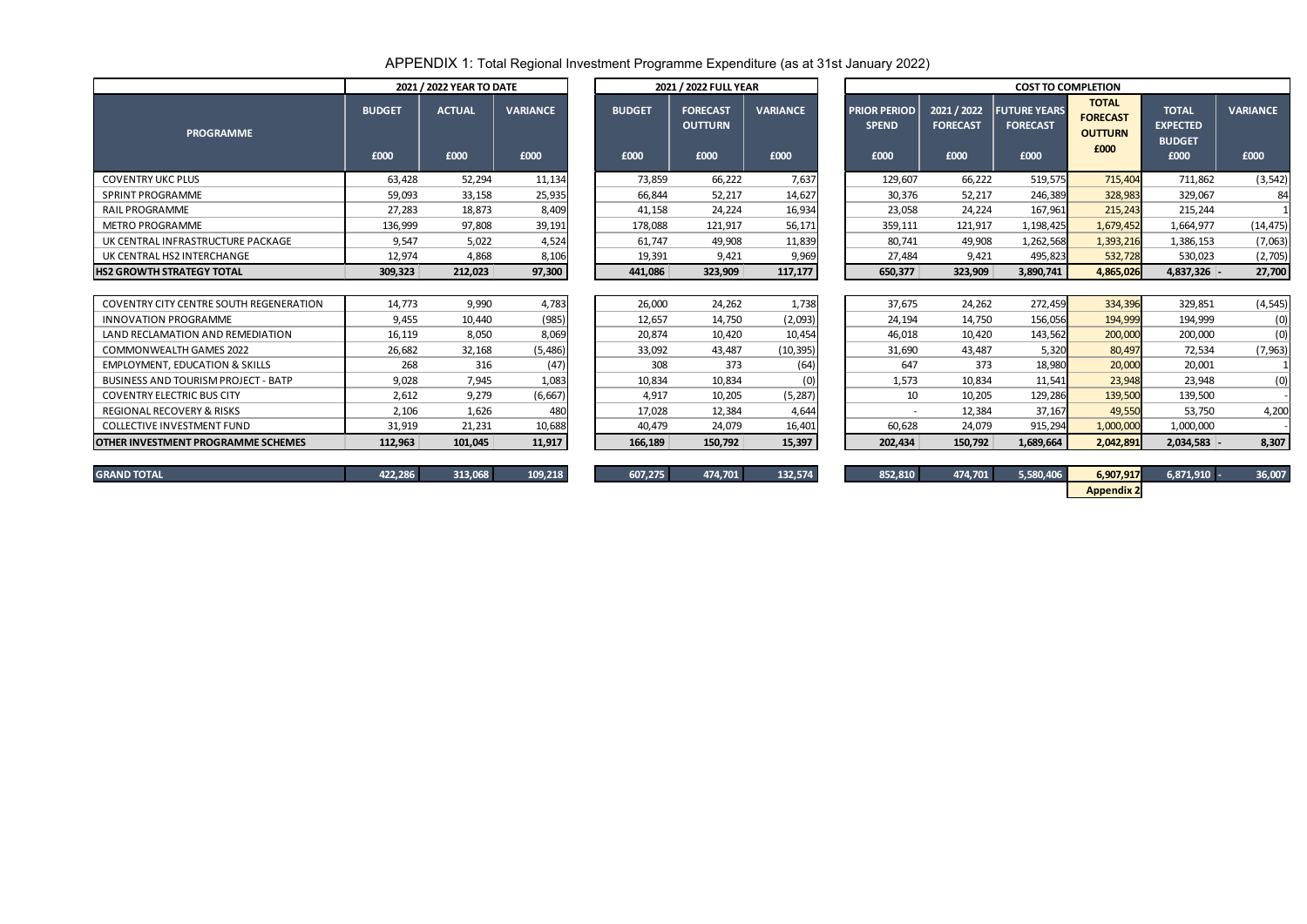# **West Midlands Region Investment Programme Financial Commentary**

# **Period Ending 31st January 2022**

Commentary concerning specific programme-level variances is provided below:

### **Metro Programme (£39.2m)**

The year-to-date variance primarily comprises the Birmingham Eastside and Wednesbury to Brierley Hill extensions.

HS2 utilities works and contingencies in respect of land acquisition have been re-phased for the Birmingham Eastside extension.

For the Wednesbury to Brierley Hill extension, construction work has been re-phased. Utilities works have been rephased due to coordination of enabling works and traffic management.

#### **Coventry UKC Plus (£11.1m)**

The year-to-date variance observed for the Coventry UKC Plus programme has resulted from the A46 Link Road Phase 1 (£8.5m), Coventry Station Masterplan (£0.6m), Coventry Very Light Rail (£1.4m) and UK City of Culture 2021 Regeneration (£0.6m) projects.

For the A46 Link Road Phase 1, the year-to-date variance observed is due to contractor issues, negotiations in respect of the impact of COVID-19 and unforeseen drainage and utility clashes.

The variance of £0.9m for the UK City of Culture Regeneration project, being 21 individual public realm and infrastructure improvement schemes throughout Coventry City Centre in preparation for UK City of Culture 2021, is primarily in respect of closing works on the Retail Quarter, Screens and Digital and Pool Meadow/White Street work streams. Work on the overarching project is expected to be completed within Q4 2021-22, and WMCA Investment Board is expected to receive a report on the project in the near future.

For Coventry Station Masterplan, on site works have continued at pace, and construction is nearing completion. Defect and snagging works are currently being undertaken, and are expected to be complete within the coming weeks ahead of the final statutory Entry into Service Process.

The Coventry Very Light Rail variance has been partially caused by issues with wiring looms, shipping and COVID-19 restrictions preventing travel for engineering staff within Q1 21-22. The demonstrator vehicle is on track to be delivered to Dudley forsite acceptance in Q4 21-22.

In each instance, the overall outputs are not expected to be affected by the variances observed.

#### **Sprint Programme (£25.9m)**

The year-to-date variance for the Sprint programme is primarily in respect of the A34 Walsall to Birmingham and A45 Birmingham to Airport and Solihull schemes. On-site construction is in progress, and it is not anticipated that the year-to-date variances observed will result in a material change to the planned completion dates, as construction will accelerate during the remainder of the year and into Q1 22-23 to ensure completion in July 2022 prior to the Commonwealth Games.

The A34 Walsall to Birmingham scheme comprises four construction contracts across the Walsall Council, Sandwell Council and Birmingham Council regions. Construction on three of the contracts commenced as scheduled, while the fourth contract was re-profiled, resulting in a year-to-date variance. Construction work on this fourth contract is now also in progress, and no significant annual variance is expected in respect of this project.

#### **Collective Investment Fund (£10.7m)**

The Collective Investment Fund contains an array of schemes which benefit the West Midlands region economy. The variance observed is due to timing differences in the drawing of funds by the schemes.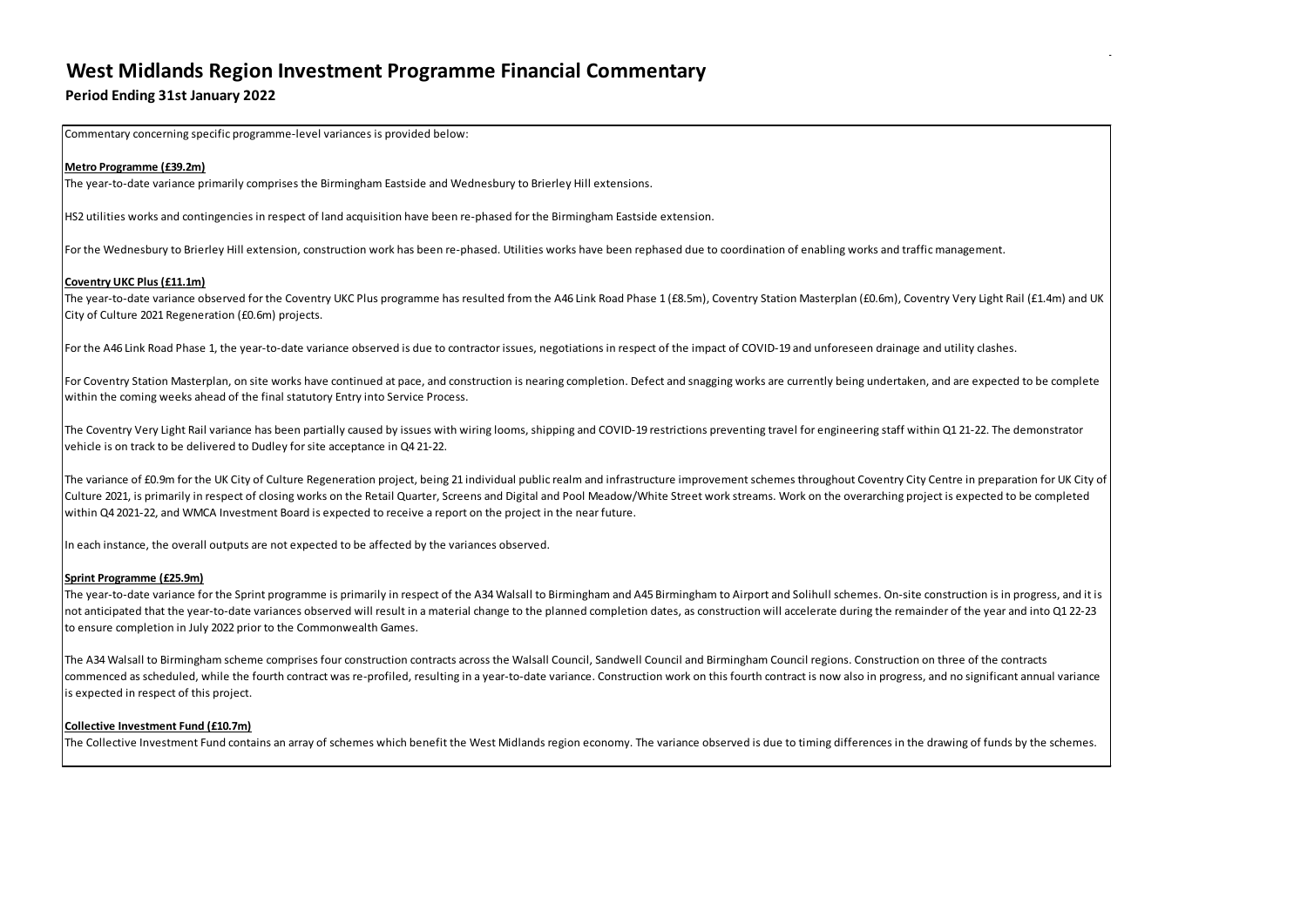| APPENDIX 2: Total Regional Investment Programme Funding Summary (as at 31st January 2022) |  |  |  |
|-------------------------------------------------------------------------------------------|--|--|--|
|-------------------------------------------------------------------------------------------|--|--|--|

| Portfolio                                 |                                           | <b>WMCA</b><br>Investment | <b>WMCA</b>                           | Department<br>for | <b>Enterprise</b>        | Private                  | Local<br>Growth          | <b>MHCLG</b>             | <b>Highways</b>          | <b>Network</b>           | <b>Collective</b>         | Local                    | <b>Other</b>             | To Be                    | <b>Grand Total</b> |
|-------------------------------------------|-------------------------------------------|---------------------------|---------------------------------------|-------------------|--------------------------|--------------------------|--------------------------|--------------------------|--------------------------|--------------------------|---------------------------|--------------------------|--------------------------|--------------------------|--------------------|
| £000                                      |                                           |                           | (Prudential<br>Programme   Borrowing) | <b>Transport</b>  | Zone                     | Sector                   | <b>Fund</b>              |                          | <b>England</b>           | Rail                     | Investment<br><b>Fund</b> | <b>Authority</b>         |                          | Confirmed                |                    |
|                                           | <b>Coventry UKC Plus</b>                  | 288,049                   |                                       | 149,650           | $\overline{\phantom{0}}$ | 71,017                   | 40,548                   | 35,130                   | 65,000                   |                          |                           | 16,466                   | 49,544                   |                          | 715,404            |
|                                           | Sprint Programme                          | 217,328                   | $\overline{\phantom{a}}$              | 35,000            | $\overline{a}$           | 18,235                   | 4,700                    | 3,100                    | $\overline{\phantom{0}}$ |                          |                           | 1,853                    | 7,200                    | 41,567                   | 328,983            |
| HS2 Growth                                | Rail Programme                            | 113,907                   | $\overline{\phantom{a}}$              | 59,000            | $\overline{\phantom{a}}$ | $\overline{\phantom{0}}$ | 1,600                    | 14,200                   | $\overline{\phantom{a}}$ | 13,535                   | $\overline{\phantom{a}}$  | 13,001                   | $\overline{\phantom{a}}$ | $\overline{\phantom{0}}$ | 215,243            |
| Strategy                                  | Metro Programme                           | 227,030                   | 206,498                               | 398,540           | 204,066                  | 4,747                    | 31,600                   |                          |                          |                          |                           | 63,899                   | 2,270                    | 540,802                  | 1,679,452          |
|                                           | UK Central Infrastructure Package         | 288,000                   |                                       |                   |                          | 755,646                  | $\overline{\phantom{0}}$ |                          |                          |                          |                           | 22,715                   | 326,855                  |                          | 1,393,216          |
|                                           | UK Central HS2 Interchange                | 398,000                   | $\overline{\phantom{a}}$              | 50,000            | $\overline{\phantom{a}}$ | 53,383                   | 460                      | $\overline{a}$           |                          | $\overline{\phantom{a}}$ | $\overline{\phantom{0}}$  | 180                      | 30,705                   |                          | 532,728            |
|                                           | <b>SUB TOTAL HS2 GROWTH STRATEGY</b>      | 1,532,314                 | 206,498                               | 692,190           | 204,066                  | 903,027                  | 78,909                   | 52,430                   | 65,000                   | 13,535                   | $\blacksquare$            | 118,114                  | 416,574                  | 582,369                  | 4,865,026          |
|                                           | Coventry City Centre South Regeneration   | 149,954                   |                                       |                   |                          |                          | $\overline{\phantom{0}}$ | $\overline{\phantom{0}}$ |                          |                          |                           | 184,443                  |                          |                          | 334,396            |
|                                           | Innovation Programme                      | 49,999                    | $\overline{\phantom{0}}$              |                   |                          | $\overline{\phantom{0}}$ | 5,557                    | $\overline{a}$           |                          | $\overline{\phantom{a}}$ |                           | $\overline{\phantom{a}}$ | 139,443                  | $\overline{\phantom{a}}$ | 194,999            |
| Other                                     | Land Reclamation and Remediation          | 200,000                   | $\overline{\phantom{0}}$              |                   |                          |                          | $\overline{\phantom{0}}$ | $\overline{\phantom{0}}$ |                          | $\overline{\phantom{0}}$ |                           |                          |                          |                          | 200,000            |
|                                           | Commonwealth Games 2022                   | 25,000                    |                                       |                   |                          |                          | 20,000                   | $\overline{\phantom{0}}$ |                          | $\overline{\phantom{0}}$ |                           | 10,000                   | 25,497                   |                          | 80,497             |
| Investment                                | <b>Employment, Education &amp; Skills</b> | 20,000                    | $\overline{\phantom{a}}$              |                   |                          |                          | $\overline{\phantom{0}}$ | $\overline{\phantom{0}}$ |                          | $\overline{\phantom{a}}$ |                           | $\overline{\phantom{a}}$ |                          |                          | 20,000             |
| Programme<br>Schemes                      | Business and Tourism Project - BATP       | 2,600                     |                                       |                   |                          |                          | $\overline{\phantom{0}}$ |                          |                          |                          |                           |                          | 21,348                   |                          | 23,948             |
|                                           | Coventry Electric Bus City                | 5,000                     | $\overline{\phantom{a}}$              | 50,000            |                          | 78,400                   | $\overline{\phantom{a}}$ |                          |                          |                          |                           | 6,100                    |                          |                          | 139,500            |
|                                           | Regional Recovery & Risks                 | 37,050                    | 12,500                                |                   |                          |                          | $\overline{\phantom{0}}$ |                          |                          |                          |                           |                          |                          |                          | 49,550             |
|                                           | Collective Investment Fund                |                           |                                       |                   |                          |                          | $\overline{\phantom{0}}$ | $\overline{a}$           |                          |                          | 1,000,000                 | $\overline{\phantom{0}}$ |                          | $\overline{\phantom{a}}$ | 1,000,000          |
| <b>OTHER INVESTMENT PROGRAMME SCHEMES</b> |                                           | 489,603                   | 12,500                                | 50,000            | $\sim$                   | 78,400                   | 25,557                   | $\sim$                   | $\blacksquare$           |                          | 1,000,000                 | 200,543                  | 186,288                  |                          | 2,042,891          |
| <b>Grand Total</b>                        |                                           |                           | 218,998                               | 742,190           | 204,066                  | 981,427                  | 104,466                  | 52,430                   | 65,000 $ $               | 13,535                   | 1,000,000                 | 318,657                  | 602,863                  | 582,369                  | 6,907,917          |
|                                           |                                           |                           |                                       |                   |                          |                          |                          |                          |                          |                          |                           |                          |                          |                          | <b>Appendix 1</b>  |